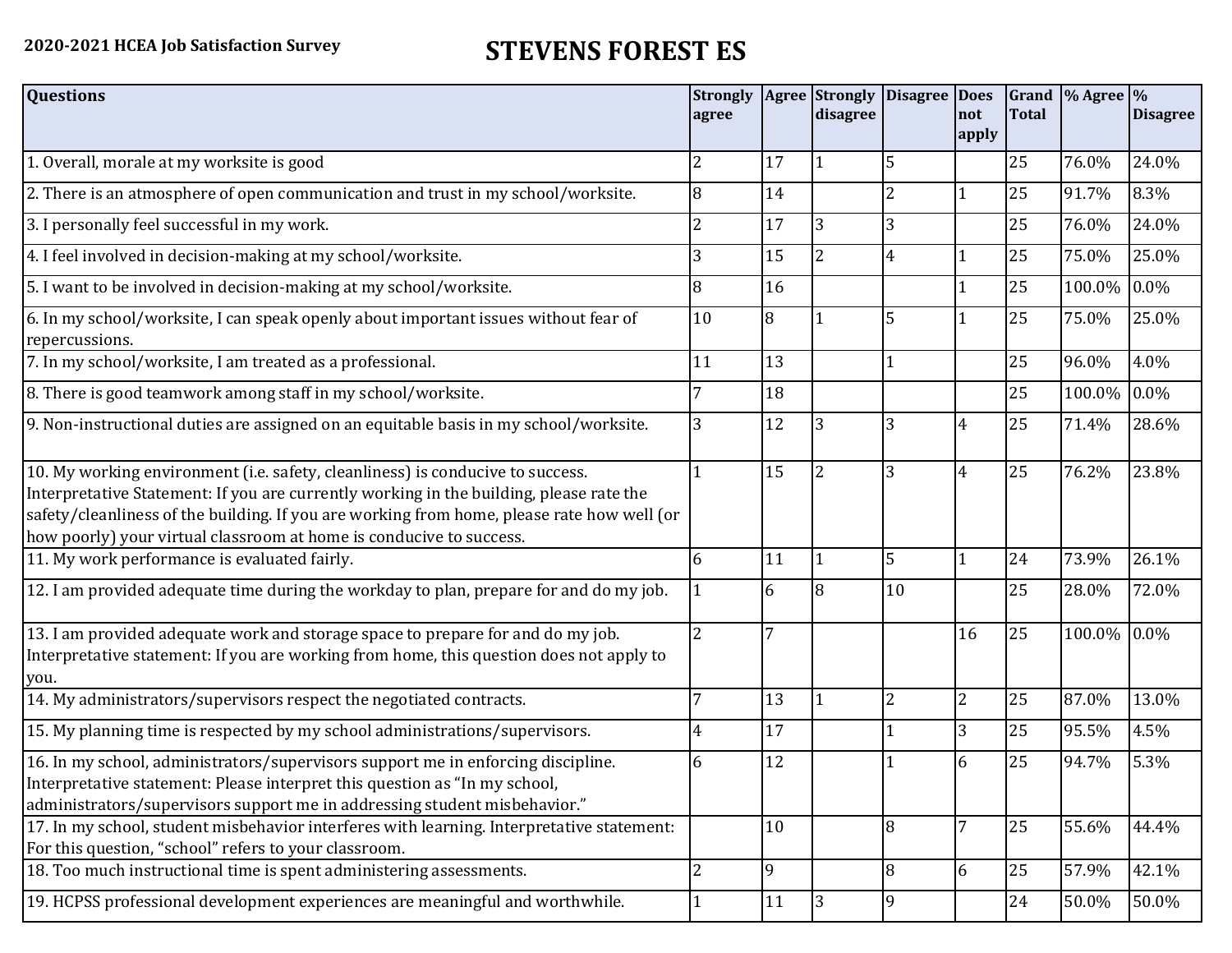## **2020-2021 HCEA Job Satisfaction Survey STEVENS FOREST ES**

| 20. Increased workload has contributed to a decline in my morale.                                                                                          | 10 | 10             |    | 3              | $\overline{2}$ | 25 | 87.0%  | 13.0%   |
|------------------------------------------------------------------------------------------------------------------------------------------------------------|----|----------------|----|----------------|----------------|----|--------|---------|
| 21. I am paid fairly.                                                                                                                                      |    | $\overline{7}$ | 6  | 11             |                | 25 | 32.0%  | 68.0%   |
| 22. I have confidence in the leadership exhibited by the HCPSS Superintendent.                                                                             | 5  | 16             |    | 3              | $\overline{1}$ | 25 | 87.5%  | 12.5%   |
| 23. I have confidence in the leadership exhibited by the Howard County Board of<br>Education.                                                              |    | 12             |    | 12             | $\overline{1}$ | 25 | 50.0%  | 50.0%   |
| 24. I have confidence in the leadership exhibited by the Howard County Education<br>Association (HCEA).                                                    | 15 | 10             |    |                |                | 25 | 100.0% | $0.0\%$ |
| 25. I feel that HCPSS offers me the possibility of advancing professionally in the field of<br>education.                                                  |    | 16             |    | 3              | 3              | 25 | 77.3%  | 22.7%   |
| 26. In my position, I receive appropriate and adequate support and training.                                                                               | 4  | 14             |    | 6              |                | 25 | 72.0%  | 28.0%   |
| 27. During this current school year, I have experienced harassing behavior from<br>colleagues.                                                             |    | $\overline{2}$ | 16 | $\overline{7}$ |                | 25 | 8.0%   | 92.0%   |
| 28. During this current school year, I have experienced harassing behavior from<br>administrators/supervisors.                                             |    | $\vert$ 1      | 17 | 7              |                | 25 | 4.0%   | 96.0%   |
| 29. During this current school year, I have experienced harassing behavior from parents.                                                                   |    | 3              | 12 | 9              | 1              | 25 | 12.5%  | 87.5%   |
| 30. At my school I spend most of my PIP time on non-instructional activities.                                                                              |    | 9              |    | $\overline{4}$ | 10             | 24 | 64.3%  | 35.7%   |
| 31. At my school our administrator includes time during PIP for teacher-initiated<br>collaboration.                                                        |    | <sup>11</sup>  |    | 3              | 8              | 24 | 75.0%  | 25.0%   |
| 32. In my school, I spend too much time in meetings.                                                                                                       | 5  | $\overline{7}$ |    | 9              | $\overline{4}$ | 25 | 57.1%  | 42.9%   |
| 33. In my school, there is adequate support for special education students.                                                                                |    | 9              | 6  | 9              | $\overline{1}$ | 25 | 37.5%  | 62.5%   |
| 34. My administrator/supervisor provides people working from home with flexibility in<br>their workday.                                                    | 9  | 11             |    | $\overline{2}$ | 3              | 25 | 90.9%  | 9.1%    |
| 35. My administrator/supervisor has reasonable expectations of workload for staff while<br>in virtual learning.                                            | 6  | 13             |    | 5              |                | 25 | 76.0%  | 24.0%   |
| 36. Students have adequate technology and tools (hardware/software/connectivity) to<br>participate in virtual learning.                                    | 2  | 15             |    | $\overline{7}$ |                | 25 | 70.8%  | 29.2%   |
| 37. Staff have adequate technology hardware (e.g. computers, document cameras, other<br>technology hardware) to meet the requirements of virtual learning. |    | 18             |    |                |                | 25 | 76.0%  | 24.0%   |
| 38. HCPSS has provided the software I need to do my job and collaborate with colleagues. 3                                                                 |    | 20             |    | $\overline{2}$ |                | 25 | 92.0%  | 8.0%    |
| 39. The software and online services provided by HCPSS to do my job are difficult and/or<br>time-consuming to use.                                         | 2  | $\overline{7}$ |    | 14             | 1              | 25 | 37.5%  | 62.5%   |
| 40. In my class, I feel that students are engaged in virtual learning                                                                                      | 2  | 15             |    | 5              | 3              | 25 | 77.3%  | 22.7%   |